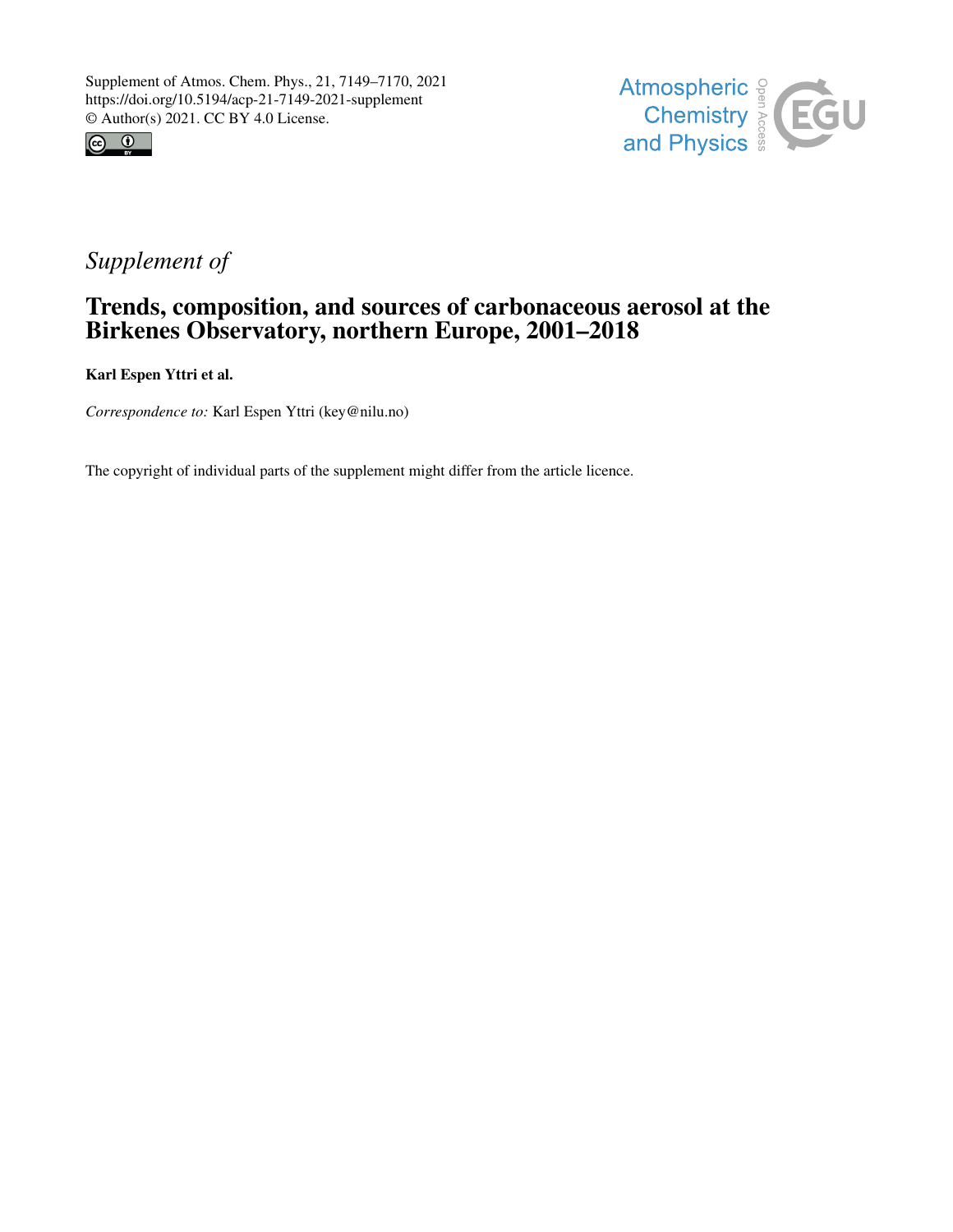#### **S1. Quality assurance**

 The OC/EC data are not field blank corrected, in accordance with the standard operating procedure provided by EMEP (Yttri et al., 2007a; EMEP, 2014). The positive sampling artefact of OC for weekly samples collected at Birkenes has been quantified on a campaign basis using the QBQ (Quartz fibre filter Behind Quartz fibre filter) approach (McDow and Huntzicker, 1990; Turpin et al., 1994) in summer 6 (18 $\pm$ 4%; Yttri et al., 2011b), fall (19 $\pm$ 7%; Yttri et al., 2019), and winter/spring (24 $\pm$ 13%; Yttri et al., 7 2019) but only for PM<sub>10</sub>. For OC in PM<sub>2.5</sub>, which at Birkenes is obtained from an identical and co-8 located sampler, operating at the same filter face velocity as the  $PM_{10}$  sampler, the positive sampling artefact is considered equally large, whereas its relative importance is slightly higher. The negative sampling artefact has not been addressed.

 OC/EC analysis was performed within 2 months after the filter samples were collected and according to the Quartz (2001–2008) and the EUSAAR-2 (from 2008) temperature programs. EUSAAR-2 is designed to reduce the inherited uncertainties associated with splitting of OC and EC, e.g. by preventing premature burn-off of EC (Cavalli et al., 2010). The uncertainty associated with repeated OC/EC analyzes of a filter sample is typically <10%, which includes both analytical uncertainty and heterogenic distribution of the deposited aerosol particles on the filter sample.

 The laser´s ability to detect changes in the transmittance of a filter sample high in initial EC is 18 crucial to obtain a correct value for EC (and OC). 15  $\mu$ g EC cm<sup>-2</sup> has been suggested as an upper limit (Subramanian et al., 2004; Wallén et al., 2010) but this value is likely to vary. The nine filter samples 20 (out of nearly 1800) with an EC content exceeding 15  $\mu$ g C cm<sup>-2</sup> in the current dataset were considered valid. Further, a non-biased separation between OC and EC requires that either pyrolytic carbon (PC) evolves before EC during analysis or that PC and EC have the same light absorption coefficient. It is well known that this is not always the case (Yang and Yu, 2002) and there is a lack of information on the magnitude of this imperfection.

 Deviation from the protocol-defined temperature steps will affect the analysis results of the TOA 26 instrument (Chow et al., 2005; Panteliadis et al., 2015) and temperature offsets ranging from -93 °C to  $27 +100$  °C per temperature step have been reported (Panteliadis et al., 2015). Thus, calibration by the temperature calibration kit available from the instrument manufacturer (Sunset laboratory Inc) since 2012 is strongly recommended. Temperature calibration was implemented as part of the regular QA/QC procedures for thermal-optical analysis in 2013.

 A comparison of the two temperature programmes used for the Birkenes time series was 32 performed for PM<sub>2.5</sub> filter samples collected at Birkenes in 2014, using temperature calibrated versions of both Quartz and EUSAAR-2. There was a good agreement between the two temperature programs for TC and OC, i.e. close to the expected uncertainty associated with analysis and sampling, whereas for EC the difference was pronounced (Table S 17), although in close correspondence with that previously reported by Panteliadis et al. (2015). Note that OC and EC data for the period 2001–2007 discussed in the main are text not corrected according to Eq. (S 18–20) (Table S 17), except for the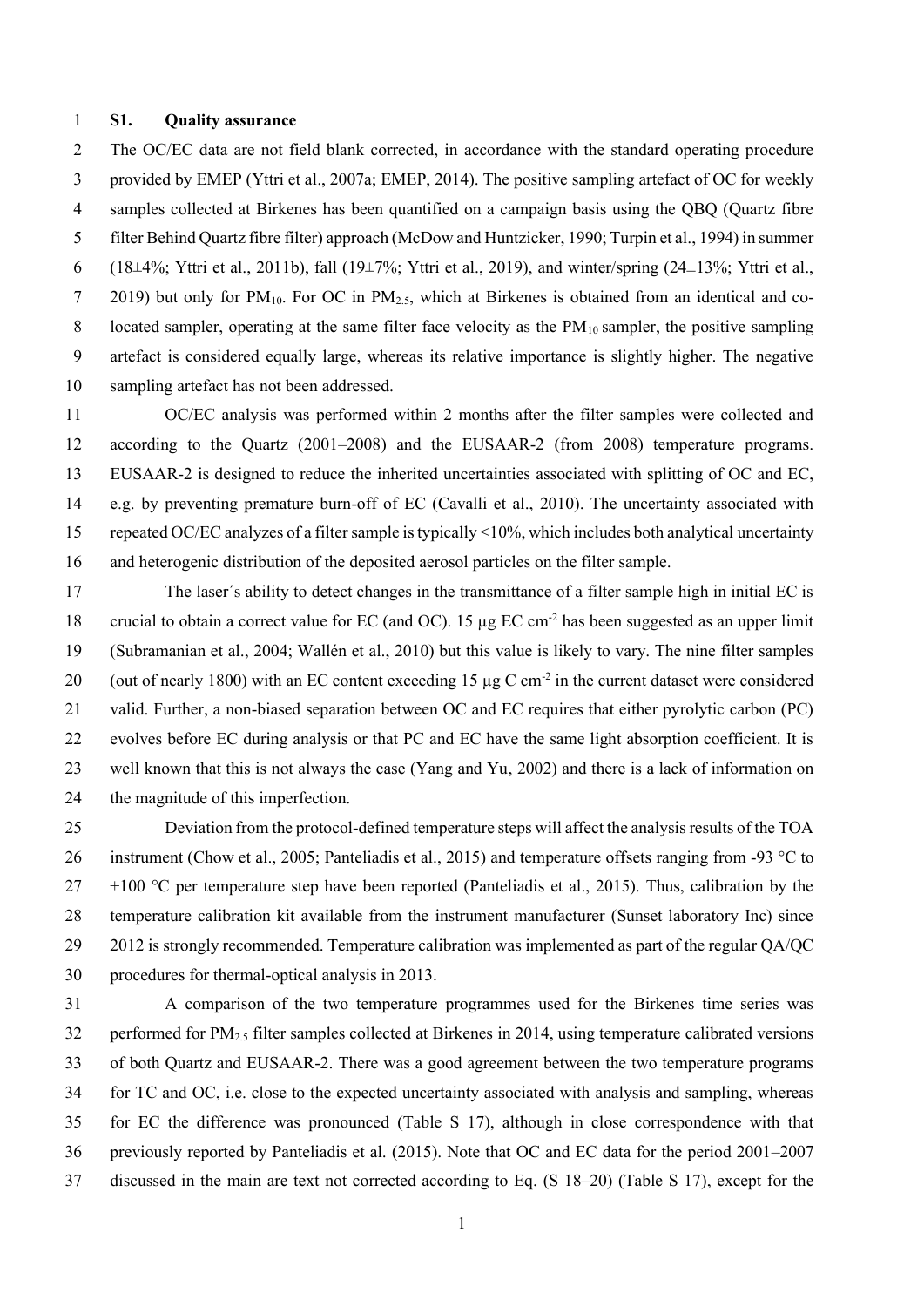purpose of trend calculations.

 Field blanks did not contain monosaccharide anhydrides, sugars, sugar-alcohols or 2- methyltetrols in noticeable amounts. Filter samples for which the content was below the limit of detection (LOD) but > 0, were considered valid and included when calculating the annual and seasonal means. Organic tracers were analyzed within 1 year after collection of the aerosol filter samples. The uncertainty (analytical and sampling uncertainty) associated with measurements of monosaccharide 44 anhydrides is within  $10 - 15\%$  (Yttri et al., 2015). A similar range of uncertainty is expected for the other organic tracers.

46 Mass concentrations of  $PM_{10}$  and  $PM_{2.5}$  were field blank corrected. The overall uncertainty 47 associated with determination of the  $PM_{10}$  and  $PM_{2.5}$  mass concentration is < 5%. The monitoring of major ions and trace elements follows the guidelines by EMEP (EMEP, 2014) and are within the data quality objective of the network: 15–25% uncertainty for the combined sampling and analysis of major ions and 30% for heavy metals.

## **S2. Calculation of trends - Statistical approach**

 The Mann-Kendall test (Mann, 1945; Kendall, 1975; Gilbert, 1987) was used for calculating the significance of the trend and if a significant trend was found, the Theil-Sen slope (Theil, 1950; Sen, 1968; Gilbert, 1987) was calculated. This procedure has been widely used in atmospheric science, like in the recent TOAR project analysing global surface ozone trends (e.g. Fleming et al., 2018; Lefohn et al., 2018), in the review of the EMEP observations (Tørseth et al., 2012) and in numerous other observation based papers (Aas et al. 2019; Ciarelli et al., 2019; Theobald et al., 2019; Masiol et al., 2019; Collaud Coen et al., 2020).

 The Mann-Kendall test is a non-parametric test that does not rely on any assumptions of distribution and is therefore well suited for atmospheric data that often deviate from normality and contain outliers that would hamper a standard linear regression. The basics of the Mann-Kendall test is to count the signs of all forward concentration differences in time, and if there is a sufficient overweight 64 of positive or negative differences, the 0-hypothesis  $(H_0)$  of no trend could be rejected. The S statistic 65 given below contains the sum of all the signs based on the observed values  $y_i$  at time *i*:

67 
$$
S = \sum_{1=1}^{n-1} \sum_{j=i+1}^{n} sign (y_j - y_i)
$$
 Eq.S1

 This statistic together with the number of samples and the number of ties in the data were used to calculate the *p* value as given by Gilbert (1987). In our work, we assumed significant trends when *p* < 0.05.

72 With  $p < 0.05$  H<sub>0</sub> was rejected and the value of the trend was estimated by the Theil-Sen slope estimator: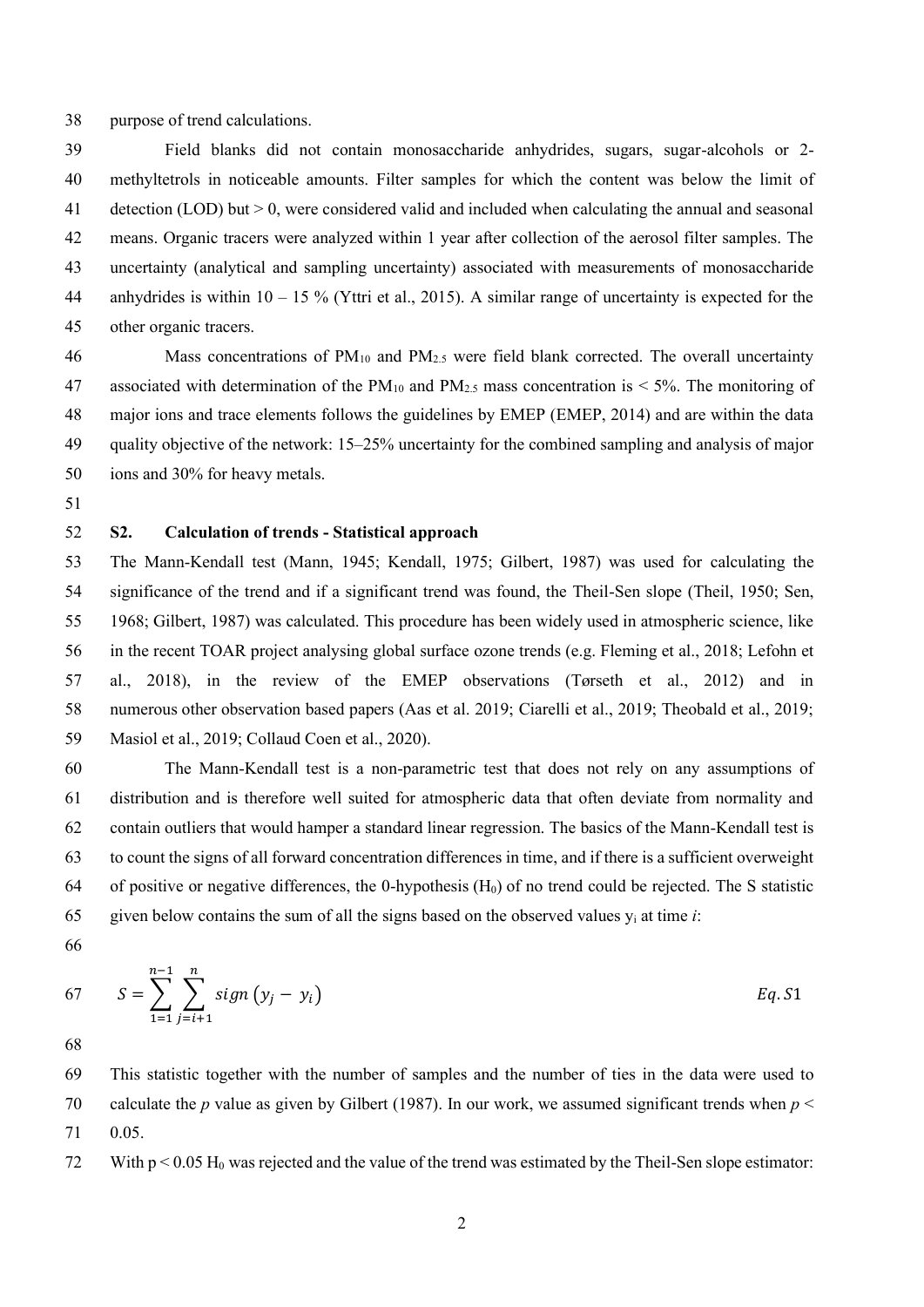73

74 
$$
\beta = \text{median}\left(\frac{y_j - y_i}{t_j - t_i}\right), \qquad j > i
$$
   
 Eq. S2

75

76 where  $t_i$  denotes the time *i* of the observed value  $y_i$ .

77 The Theil-Sen slope is simply the median of all the forward concentration gradients. In addition 78 to the slope, the  $2\sigma$  confidence intervals were calculated according to Gilbert (1987), providing the 95 79 % confidence range of the slopes.

 The Mann-Kendall test and Theil-Sen slope estimation were applied to all species and ratios discussed in this work. These calculations were based on the seasonal and annual mean values, 82 separately, as presented below. For the ratios,  $r = x/y$  (e.g. the fraction of NO<sub>3</sub> in PM<sub>10</sub>), we based the calculations on the ratios of the seasonal means and not on the seasonal means of the ratios, i.e.:

84

85 
$$
r = \frac{x}{y}
$$
, where  $x = \frac{1}{n} \sum (x_i)$  and  $y = \frac{1}{n} \sum (y_i)$  Eq. S3

86

87 For all cases where the 0-hypothesis (H<sub>0</sub>) could be rejected, the Theil-Sen slopes were calculated, and 88 this slope was further transferred into the relative trend by dividing the trend  $(\beta)$  by the mean of the 89 observed values:

90

91 
$$
\beta_{rel} = \frac{\beta}{\left[\frac{1}{n}\Sigma(y_i)\right]}
$$
, where  $y_i$  = observed concentration or ratio at time i  $Eq.S4$ 

92

#### 93 **S3. Absorption coefficent measurements and source apportionment**

94 The absorption coefficient ( $B_{Abs}$ ) was measured using the multi wavelength ( $\lambda$ =370; 470; 520; 590; 660; 95 880; 950 nm) aethalometer (AE33, Magee Scientific), operating behind a PM<sub>10</sub> inlet. We calculate 96 absorption coefficients  $(B_{Abs})$  according to Drinovec et al. (2015):

97

98 
$$
B_{Abs}(\lambda) = \frac{A \cdot \left(\frac{ATN_{t2}(\lambda) - ATN_{t1}(\lambda)}{100}\right)}{Q \cdot C \cdot (1 - \zeta) \cdot \left(1 - k(\lambda) \cdot \left(ATN_{t2}(\lambda) - ATN_{ref}(\lambda)\right)\right) \cdot (t_2 - t_1)}
$$
 Eq. S5

99 where  $ATN =$  attenuation at time  $t = 1$  and  $t = 2$ , and of the reference spot *ref*, Q is the instrument flow 100 rate on spot 1,  $\hat{A}$  is the filter spot area,  $\hat{k}$  is the loading compensation parameter from the 2 spot 101 compensation algorithm. Here we neglect lateral air flow losses ( $\zeta$ ) and the scattering compensation C 102 since these are not wavelength dependent in Eq. (S5) and hence do not affect source apportionment 103 based on wavelength dependence, while conversion to eBC via co-located filter measurements of EC 104 also results in compensation of these parameters using: 105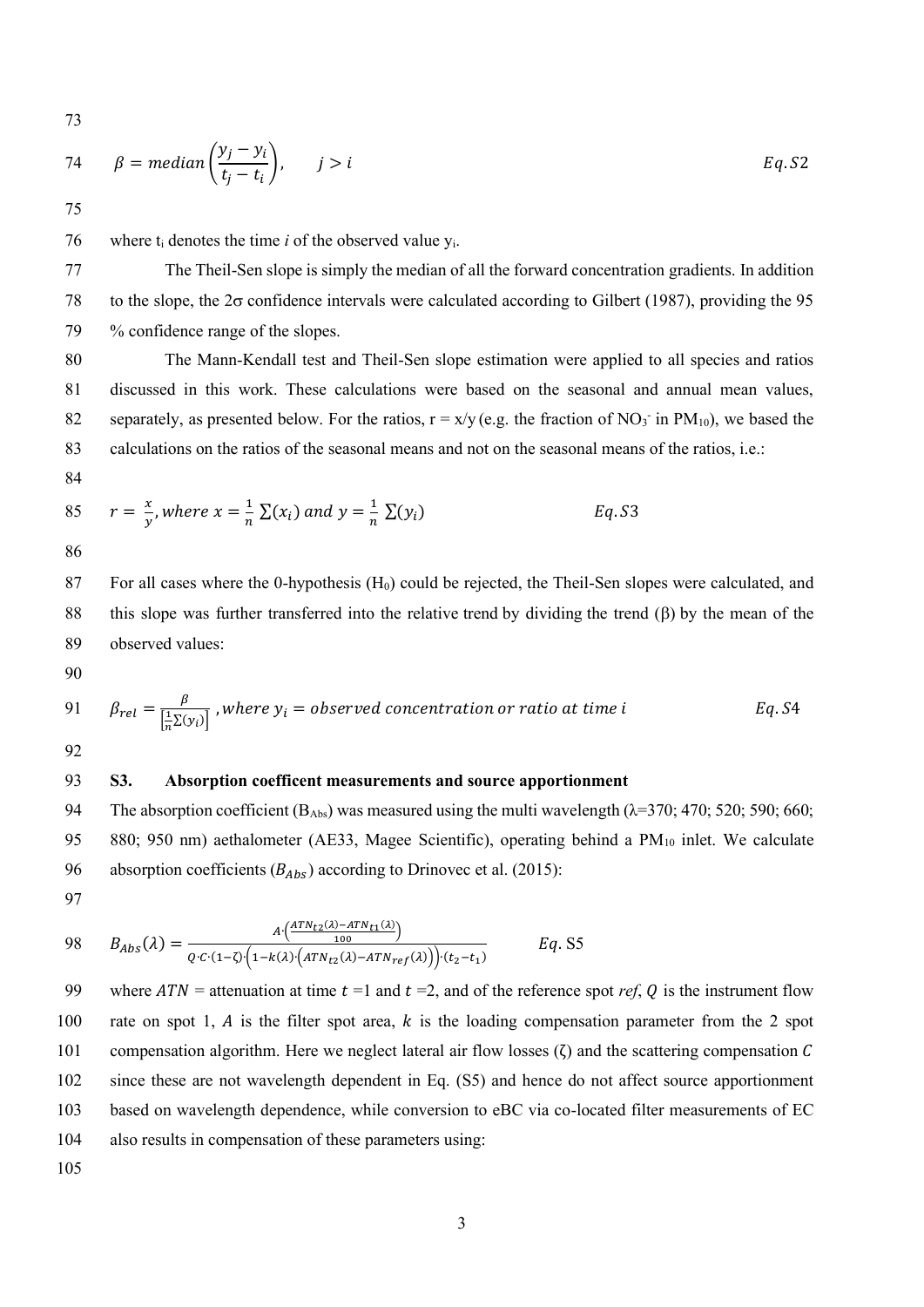106 
$$
\text{eBC}(\lambda) = B_{\text{Abs}}(\lambda) / \alpha_{\text{effective}}(\lambda)
$$
  $Eq.56$ 

107 where  $\alpha_{effective}$  is an effective mass absorption cross section ( $\alpha$ ) incorporating scattering and lateral flow 108 losses:

109 
$$
\alpha_{effective}(\lambda) = \alpha(\lambda) \times c \times (1 - \zeta)
$$
   
Eq. S7

110 Hence  $\alpha_{effective}$  is a conversion factor between  $B_{Abs}$  and eBC and has no physical meaning beyond 111 this.

112 The AE33 of this study automatically generates  $B_{Abs}(\lambda)$  at 1-minute resolution. However, as discussed by Springston et al. (2007) and Backman et al. (2017), the time interval  $(t_2 - t_1)$  Eq.(S5) can be adjusted to any integer multiple of the base resolution in post-processing. Here we adopt the approach 115 of Backman et al. (2017), fixing the time interval to 1 hour and calculating  $B_{Abs}(\lambda)$  according to Eq. (S5). In case one or more filter advances occurred within the one-hour interval, data from each individual filter spot falling within the interval were treated separately and a time-weighted average recorded for that hour. The advantage of this technique is enhanced noise reduction, i.e. using the one-hour interval approach the noise reduction is proportional to as much as *1/n* (where *n* are the measurement points), rather than *1/sqrt(n),* attainable via signal averaging.

121 Here we performed source apportionment of aethalometer data using the *aethalometer model*  122 (Sandradewi et al., 2008). Assuming two sources contribute to total Babs  $(B_{Abs,Tot})$ , i.e. fossil fuel 123 combustion  $(B_{Abs,ff})$  and biomass burning  $(B_{Abs,bb})$ :

124

$$
125 \t BAbs,Tot = BAbs,ff + BAbs,bb \t Eq. S8
$$

126 Then, using a wavelength pair, here  $\lambda_1$ =470 nm and  $\lambda_2$ =880 nm,

127 
$$
B_{Abs,bb}(\lambda_2) = \frac{B_{Abs}(\lambda_1) - B_{Abs}(\lambda_2) \cdot (\frac{\lambda_1}{\lambda_2})^{-\alpha} f f}{(\frac{\lambda_1}{\lambda_2})^{-\alpha} b^b - (\frac{\lambda_1}{\lambda_2})^{-\alpha} f f}
$$
 Eq. S9 and

128 
$$
B_{Abs,ff}(\lambda_2) = \frac{B_{Abs}(\lambda_1) - B_{Abs}(\lambda_2) \cdot \left(\frac{\lambda_1}{\lambda_2}\right)^{-\alpha_{bb}}}{\left(\frac{\lambda_1}{\lambda_2}\right)^{-\alpha_{ff}} - \left(\frac{\lambda_1}{\lambda_2}\right)^{-\alpha_{bb}}} Eq. S10
$$

129 where  $\alpha_{ff}$  and  $\alpha_{bb}$  are the absorption Ångstrøm exponents (AAE) for fossil fuel and biomass burning, respectively. Note that when using this approach, the AAEs must be assumed *a priori,* while the data are not fitted or error weighted, which can lead to negative values in the resulting time series of the factors due to uncertainty in the AAEs e.g. Grange et al. (2020).

133 Here we also used positive matrix factorisation (PMF) to distinguish between the two sources 134 in Eq. (S8). The theory of PMF is detailed elsewhere (Paatero and Tapper, 1994) Briefly, a matrix of 135 measurement data  $X$  is represented by a bilinear model comprising factor profiles  $F$  (rows), factor time 136 series  $G$  (columns) and a residual matrix  $E$ :

137

$$
138 \t\t X = G \cdot F + E \t\t Eq. S11
$$

139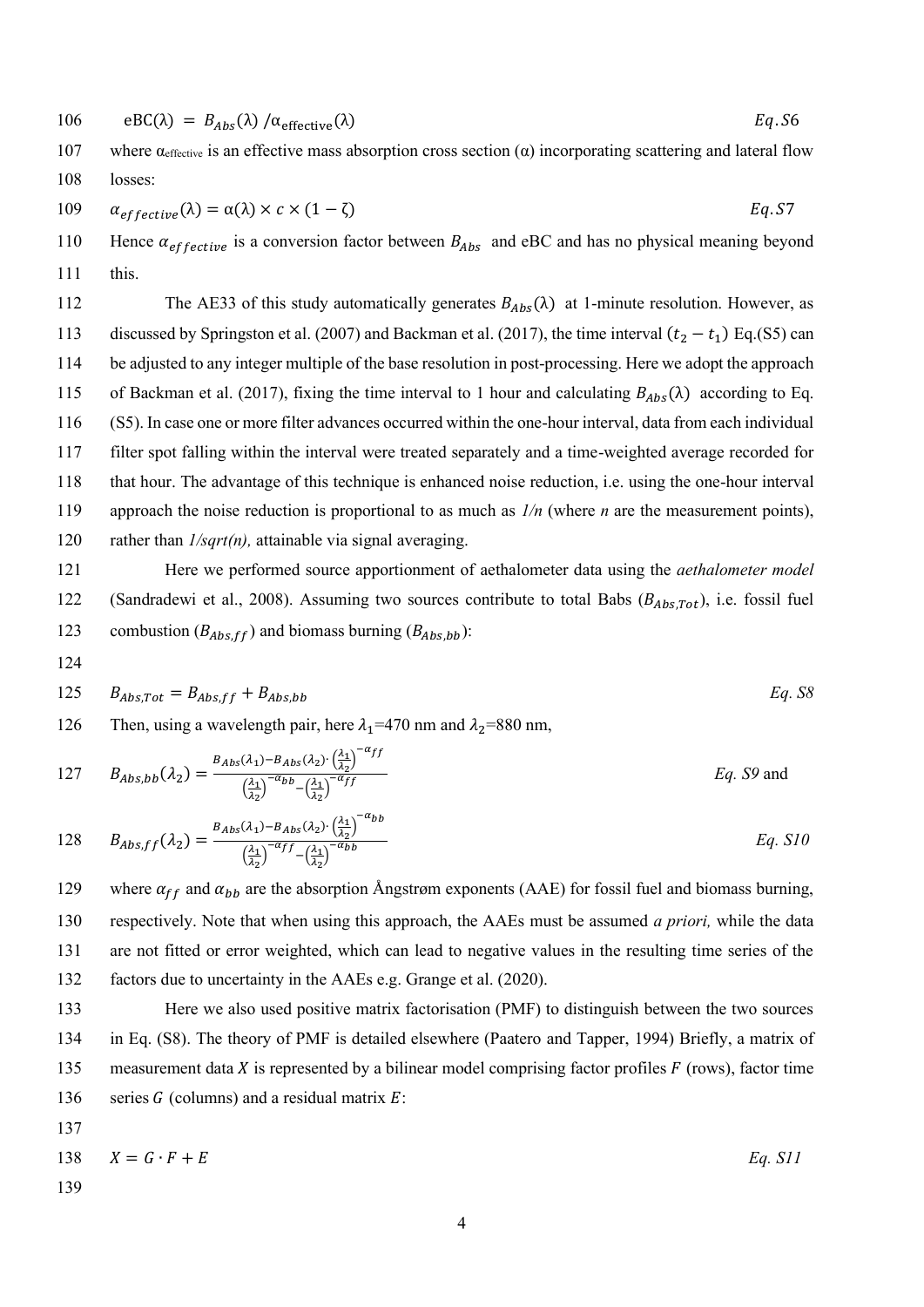140 In PMF factors are found using a least-squares fitting routine in which the object function  $Q$ , i.e. the 141 square of residuals e weighted to uncertainty  $\sigma$ , is mimimised across all cells (rows *i-m*, columns *j-n*) 142

143 
$$
Q^m = \sum_{i=1}^m \sum_{j=1}^n \left(\frac{e_{ij}}{\sigma_{ij}}\right)^2
$$
 Eq. S12

144 Here, we use the source finder (SoFi, (Canonaco et al., 2013)) toolkit ref, to call PMF (To model the 145 error matrix  $\sigma_{ij}$  we use the clean air test function of the AE33 to determine the standard deviation of the 146 attenuation of the blank  $\delta_{ATN_{air}}$ , calculating  $\sigma_{ij}$ , using:

147

148 
$$
\sigma_{ij} = \sqrt{f_A^2 + f_Q^2 + 2\left(\frac{\delta_{ATN_{air}}(\lambda_j)}{ATN_i(\lambda_j)}\right)^2 + \left(\frac{\delta_{ATN_{air}}(\lambda_j)}{ATN_{i-1}(\lambda_j)}\right)^2 + \left(\frac{\delta_{ATN_{air}}(\lambda_j)}{ATN_{ref}(\lambda_j)}\right)^2} \cdot B_{Abs,i}(\lambda_j) \quad Eq. S13
$$

149

150 where  $f_A$  and  $f_O$  are the fractional uncertainties in the spot area and the flow rate, respectively (both 151 0.015 according to Backman et al., 2017). Clean air tests were performed only periodically. Therefore, 152 to generate an error estimate for all time points, we interpolated (bilinear interpolation) between the 153 clean air tests to generate the full error matrix, accounting for drift in  $\delta_{ATN,air}$ . Points before and after 154 the last clean air test were calculated using the first and last values of  $\delta_{ATN_{air}}$ , respectively.

155 According to Eq. (S11), X could be represented by any combination of  $G$  and  $F$ , i.e. the PMF model has *rotational ambiguity.* In practice, many rotations produce negative values and are thus forbidden. Nevertheless, many rotations and local minima in Eq. (S11) are likely to exist. To assess this, we generated multiple (*n*=2000) bootstrap replacement matrices (block size 24 to conserve diurnal variation if present), running PMF on each matrix 5 times for a total of 10000 runs. PMF settings are shown in Table S 2.

161 We import all 2000 files generated using SoFi for each factor solution. To map the factors, we 162 calculated an effective AAE from the factor profiles  $\alpha_F$ , using

163

164  $\alpha_F$ 

165 
$$
= -\frac{\log \binom{F_{j=2}}{F_{j=6}}}{\log(470/880)}
$$
 Eq. S14

166 sorting factors and time series from each run from low to high with respect to  $\alpha_F$ . Binning the effective 167 AAEs from each factor also provides a convenient means to investigate the solution space for rotational 168 ambiguity.

169

#### 170 **S4. Positive matrix factorisation applied to filter data**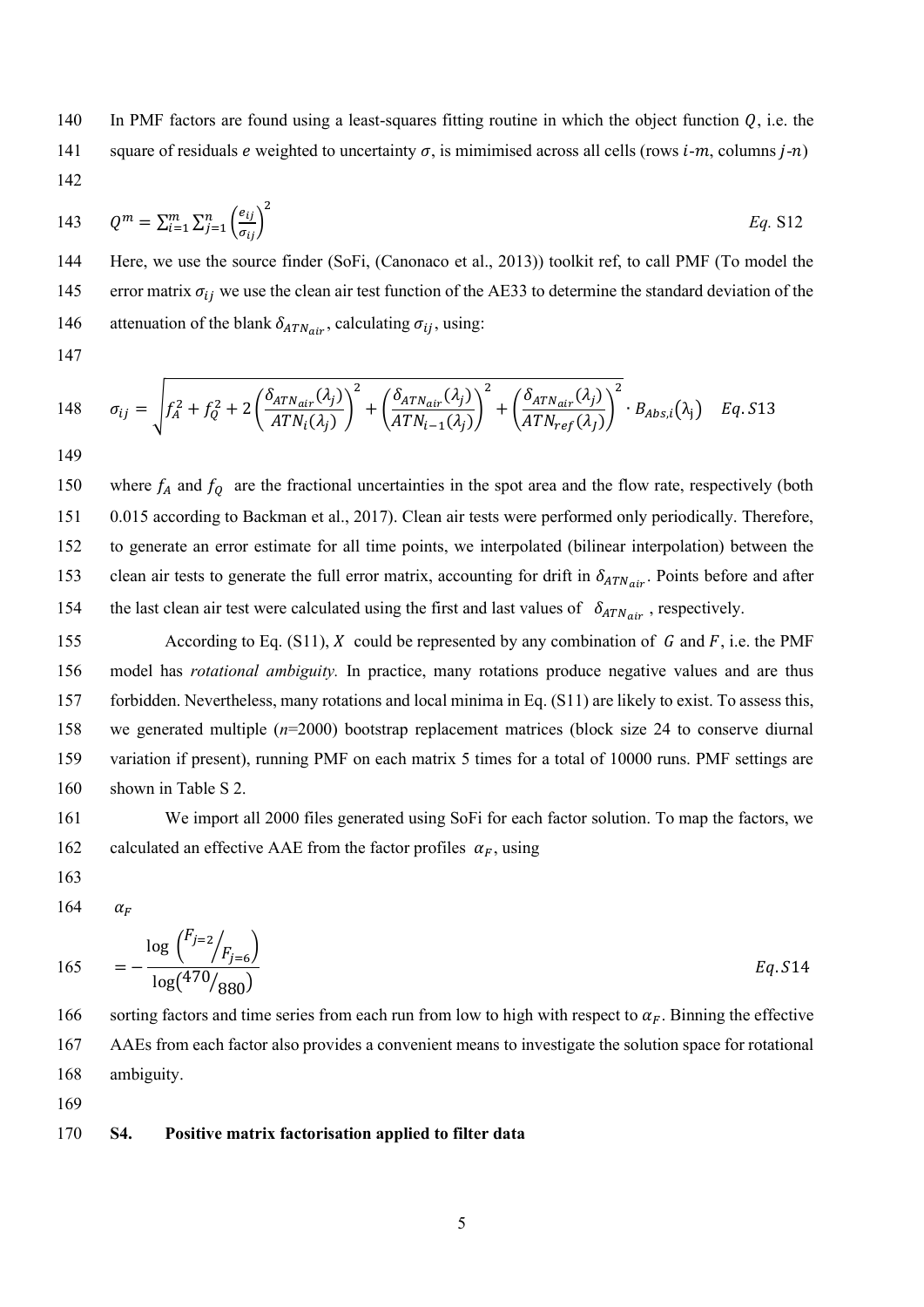- We performed PMF for samples collected in 2016-2018 (151 samples), with the following as input
- 172 data: OC (in PM<sub>2.5</sub> and PM<sub>10-2.5</sub>), EC (in PM<sub>10</sub>), levoglucosan, mannosan, galactosan, arabitol,
- 173 mannitol, trehalose, glucose, V, Mn, Ti, Fe, Co, Ni, Cu, Zn, As, Cd, and Pb (all in PM<sub>10</sub>),  $SO_4^2$ , NO<sub>3</sub>,
- 174  $NH_4^+$ ,  $Ca^{2+}$ ,  $Mg^{2+}$ ,  $K^+$ ,  $Na^+$ ,  $Cl^-$  (open filter face).
- Table S 3 shows miscellaneous settings of the PMF analysis of these data. The input data and error
- estimates were prepared using the procedure suggested by Polissar et al. (1998) and Norris et al.
- (2014), see also Table S 3 for miscellaneous settings including missing data treatment and assessment
- of the PMF performance.
- If the concentration was greater than the LOD, the calculation was based on a user provided fraction of the concentration and LOD:

181 
$$
Unc = \sqrt{(Error Fraction \times Concentration)^2 + (\frac{1}{2} \times LOD)^2}
$$
 Eq. S15

 The analytical uncertainties (20%) as error fraction of OC, EC, organic tracers, ions, and elements were used to determine the corresponding error estimates. Based on given understanding of OC sources, 2–10 factors with random seeds were examined, and 7 factors were determined based on: 1) The decrease in Q/Qexp was larger than the relative change in number of factors up to 7; 2) All factors could be interpreted; 3) All factors were distinct.

 To assess the statistical uncertainty in the model we performed repeated analyses on bootstrap- resampled matrices. A base profile was generated from a manually mapped average of 50 runs. From each bootstrap run, we fitted all 7 bootstrap factors vs all 7 factors from the base run profile (representing 191 a 7×7 matrix of  $r^2$  values). We then mapped the bootstrap factors in order of the  $r^2$  value: The highest value was assumed to be a match, then then the next highest value excluding both previously mapped 193 factors to any other factor (representing a  $6\times 6$  matrix of  $r^2$  values), and so on. This was to avoid any factors being mapped twice.

 The minimal robust and true Q values of the base run were 5507.9 and 5580.8, respectively. All the 196 (error) scaled residuals were within  $\pm 5$  and  $> 97.8\%$  within  $\pm 3$ , normally distributed and centred around zero. The average Q/Qexp was 1.2. We also observe no structure in the residuals, which were evenly distributed between measurements from different instruments (i.e. we did not observe factors representing groups of compounds by instrument type, Figure S 3).

#### **S5. Emission ratios used to calculate OC and EC from biomass burning**

 Emission ratios derived from ambient data are a good alternative to direct emission measurements, accounting for the aggregate effects of fuel type and combustion conditions, but results will nevertheless vary from region to region (e.g. Zotter et al., 2014). Here, we used ratios from our PMF analysis (Table 1) to calculate carbonaceous aerosol from biomass burning for 2008–2018. The levoglucosan to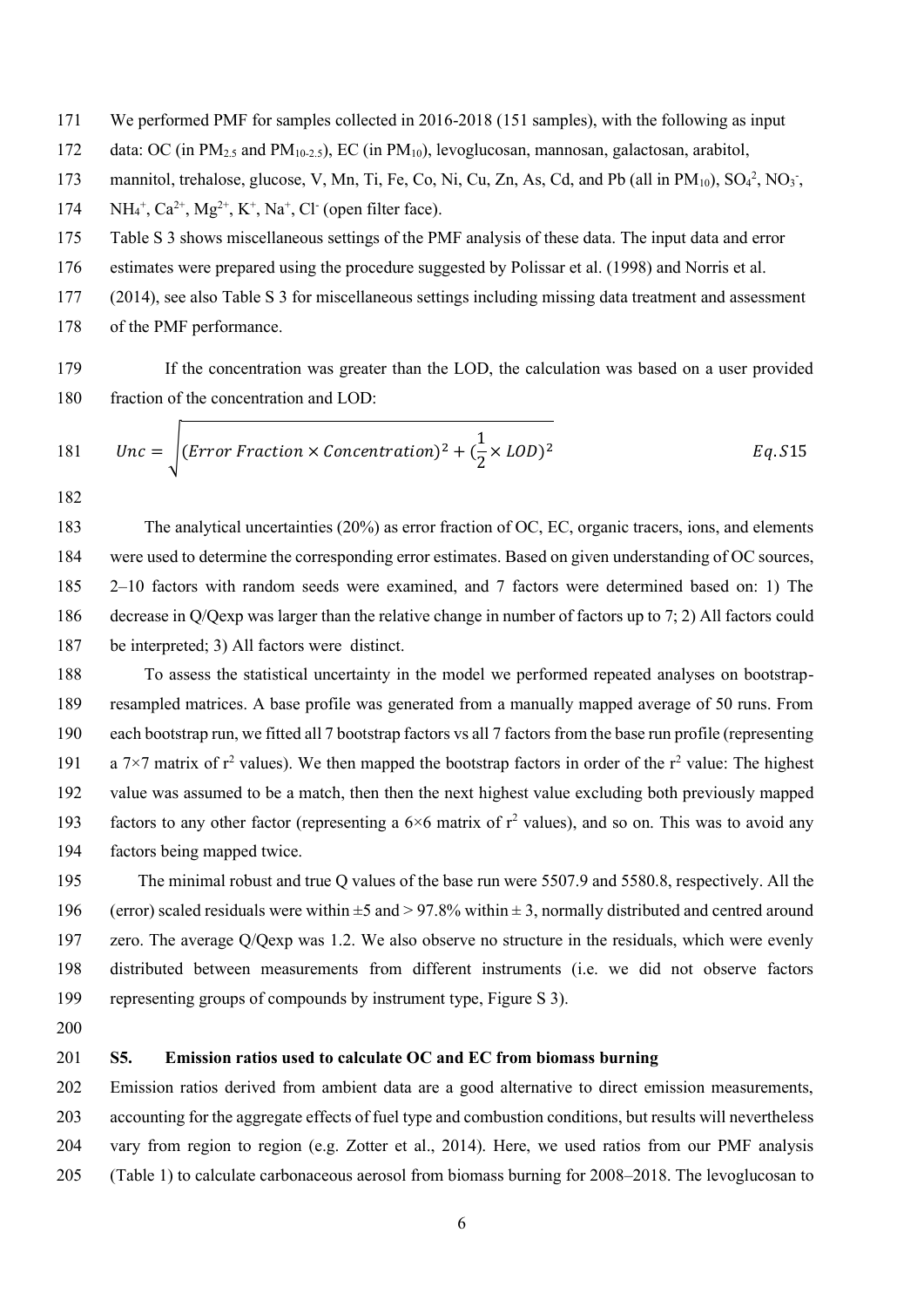206 mannosan ratio is rather consistent between seasons, with the values for summer  $(5.1\pm0.9)$  and fall 207 (5.2 $\pm$ 0.7) being slightly lower than for winter (5.4 $\pm$ 0.8) and spring (6.0 $\pm$ 0.7). This might indicate that emissions from one source of biomass burning (wood burning for residential heating) dominate for all seasons, supporting the use of one levoglucosan to OC (and EC) ratio for calculations. The lower levoglucosan to mannosan ratio observed in summer and fall might indicate increased influence of wild and agricultural fires, but the magnitude of these sources remains speculative, except during severe episodes, e.g. in August 2002, May and September 2006, and June 2008.

- 
- 

## **S6. Levels of PBAP and BSOA organic tracers**

215 The annual mean concentration of the PBAP tracers ranged from 2.8–3.4 ng m<sup>-3</sup> (trehalose) to 4.8–5.8 216  $\mu$  ng m<sup>-3</sup> (arabitol) (2016–2018) (Figure 6, Table S 15). Levels were elevated in the vegetative season, 217 particularly in summer and fall. Mannitol and arabitol were highly correlated  $(R^2=0.85)$ , underlining their common origin, and the mannitol to arabitol ratio (0.9±0.2) corresponds well with previously reported results for these fungal spore tracers (e.g. Bauer et al., 2008; Yttri et al., 2007b; Yttri et al. 2011 a, b).

221 The annual mean concentration of 2-methylerythritol  $(0.365-0.441 \text{ ng m}^3)$   $(2016-2018)$  was 222 higher than that of 2-methylthreitol  $(0.105-162 \text{ ng m}^3)$ , and the two isomers were highly correlated  $(223 \text{ (R}^2=0.915), \text{ which is consistent with other studies (e.g., Ion et al., } 2005; \text{Kour, the end of the two times the same time).}$  et al., 2005; El Haddad et al., 2011; Alier et al., 2013). 2-methyltetrols were elevated in the period when deciduous trees have leaves (transition May/June to early October).

#### **References Supplementary**

 Aas, W., Mortier, A., Bowersox, V., Cherian, R., Faluvegi, G., Fagerli, H., Hand, J., Klimont, Z., Galy- Lacaux, C., Lehmann, C. M. B., Myhre, C. L., Myhre, G., Olivie, D., Sato, K., Quaas, J., Rao, P. S. P., Schulz, M., Shindell, D., Skeie, R. B., Stein, A., Takemura, T., Tsyro, S., Vet, R., and Xu, X. B.: Global and regional trends of atmospheric sulfur (vol 9, 953, 2019), Sci. Rep., 10, 10.1038/s41598-020-62441- w, 2020.

Alier, M., van Drooge, B. L., Dall'Osto, M., Querol, X., Grimalt, J. O., and Tauler, R.: Source

apportionment of submicron organic aerosol at an urban background and a road site in Barcelona (Spain)

during SAPUSS, Atmos. Chem. Phys., 13, 10353-10371, 10.5194/acp-13-10353-2013, 2013.

 Backman, J., Schmeisser, L., Virkkula, A., Ogren, J. A., Asmi, E., Starkweather, S., Sharma, S., Eleftheriadis, K., Uttal, T., Jefferson, A., Bergin, M., Makshtas, A., Tunved, P., and Fiebig, M.: On Aethalometer measurement uncertainties and an instrument correction factor for the Arctic, Atmos. Meas. Techn., 10, 5039-5062, 10.5194/amt-10-5039-2017, 2017.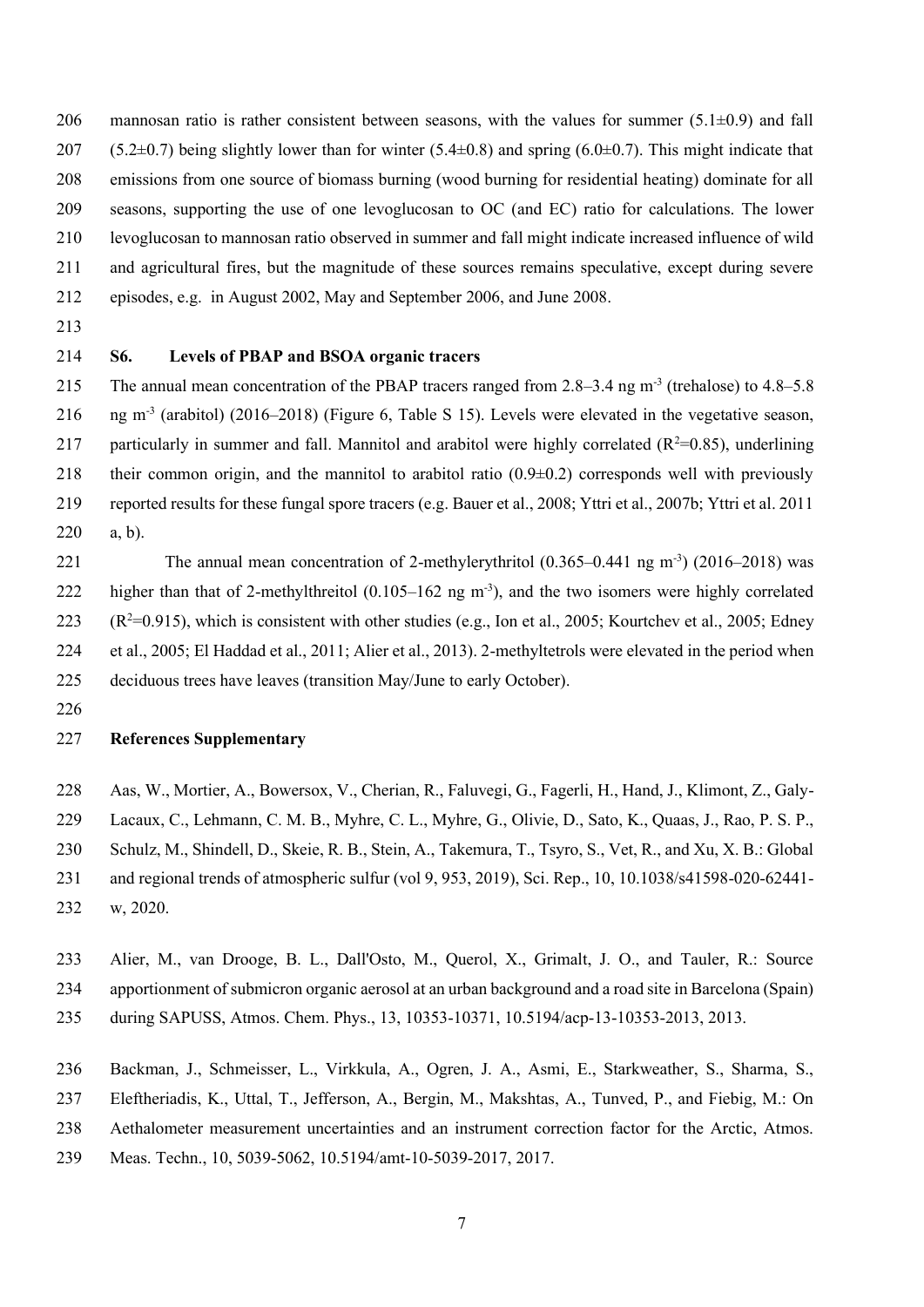- Bauer, H., Claeys, M., Vermeylen, R., Schueller, E., Weinke, G., Berger, A., and Puxbaum, H.: Arabitol
- and mannitol as tracers for the quantification of airborne fungal spores, Atmos. Environ., 42, 588-593, 10.1016/j.atmosenv.2007.10.013, 2008.
- Canonaco, F., Crippa, M., Slowik, J. G., Baltensperger, U., and Prevot, A. S. H.: SoFi, an IGOR-based
- interface for the efficient use of the generalized multilinear engine (ME-2) for the source apportionment: ME-2 application to aerosol mass spectrometer data, Atmos. Meas.Tech., 6, 3649-3661, 10.5194/amt-
- 
- 6-3649-2013, 2013.
- Cavalli, F., Viana, M., Yttri, K. E., Genberg, J., and Putaud, J.-P.: Toward a standardised thermal-optical protocol for measuring atmospheric organic and elemental carbon: the EUSAAR protocol, Atmos. Meas. Tech., 3, 79-89, 2010.
- Chow, J. C., Watson, J. G., Chen, L. W. A., Paredes-Miranda, G., Chang, M. C. O., Trimble, D., Fung,
- K. K., Zhang, H., and Yu, J. Z.: Refining temperature measures in thermal/optical carbon analysis,
- Atmos. Chem. Phys., 5, 2961-2972, 10.5194/acp-5-2961-2005, 2005.
- Ciarelli, G., Theobald, M. R., Vivanco, M. G., Beekmann, M., Aas, W., Andersson, C., Bergstrom, R., Manders-Groot, A., Couvidat, F., Mircea, M., Tsyro, S., Fagerli, H., Mar, K., Raffort, V., Roustan, Y., Pay, M. T., Schaap, M., Kranenburg, R., Adani, M., Briganti, G., Cappelletti, A., D'Isidoro, M., Cuvelier, C., Cholakian, A., Bessagnet, B., Wind, P., and Colette, A.: Trends of inorganic and organic aerosols and precursor gases in Europe: insights from the EURODELTA multi-model experiment over the 1990-2010 period, Geosci. Model Dev., 12, 4923-4954, 10.5194/gmd-12-4923-2019, 2019.
- 
- Coen, M. C., Andrews, E., Alastuey, A., Arsov, T. P., Backman, J., Brem, B. T., Bukowiecki, N., Couret, C., Eleftheriadis, K., Flentje, H., Fiebig, M., Gysel-Beer, M., Hand, J. L., Hoffer, A., Hooda, R.,
- Hueglin, C., Joubert, W., Keywood, M., Kim, J. E., Kim, S. W., Labuschagne, C., Lin, N. H., Lin, Y.,
- Myhre, C. L., Luoma, K., Lyamani, H., Marinoni, A., Mayol-Bracero, O. L., Mihalopoulos, N., Pandolfi,
- M., Prats, N., Prenni, A. J., Putaud, J. P., Ries, L., Reisen, F., Sellegri, K., Sharma, S., Sheridan, P.,
- Sherman, J. P., Sun, J. Y., Titos, G., Torres, E., Tuch, T., Weller, R., Wiedensohler, A., Zieger, P., and
- Laj, P.: Multidecadal trend analysis of in situ aerosol radiative properties around the world, Atmos.
- Chem. Phys., 20, 8867-8908, 10.5194/acp-20-8867-2020, 2020.
- Drinovec, L., Mocnik, G., Zotter, P., Prevot, A. S. H., Ruckstuhl, C., Coz, E., Rupakheti, M., Sciare, J., Muller, T., Wiedensohler, A., and Hansen, A. D. A.: The "dual-spot" Aethalometer: an improved measurement of aerosol black carbon with real-time loading compensation, Atmos. Meas. Tech., 8, 1965-1979, 10.5194/amt-8-1965-2015, 2015.
- Edney, E. O., Kleindienst, T. E., Jaoui, M., Lewandowski, M., Offenberg, J. H., Wang, W., and Claeys,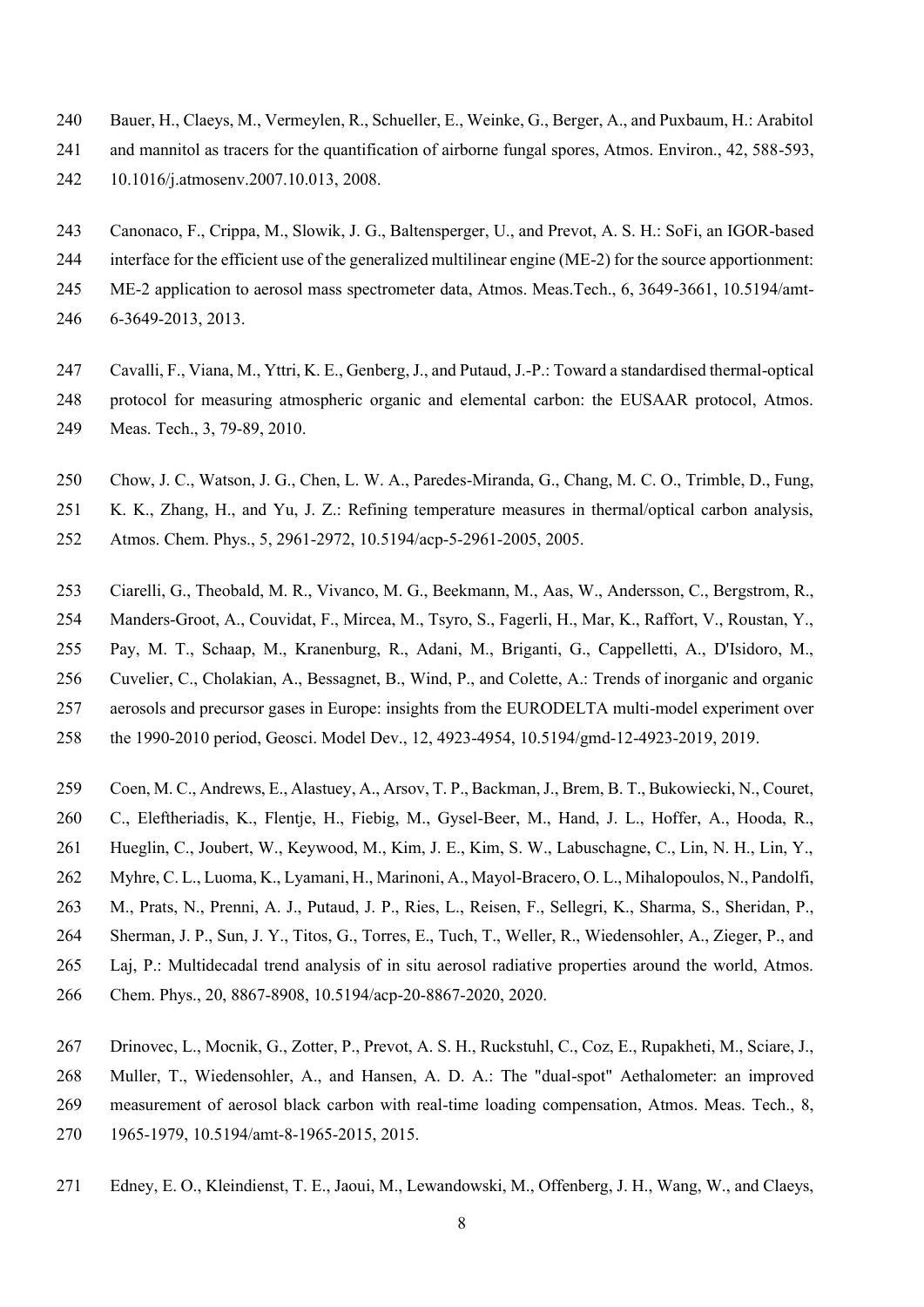- M.: Formation of 2-methyl tetrols and 2-methylglyceric acid in secondary organic aerosol from laboratory irradiated isoprene/NOX/SO2/air mixtures and their detection in ambient PM2.5 samples collected in the eastern United States, Atmos. Environ., 39, 5281-5289, 10.1016/j.atmosenv.2005.05.031, 2005.
- El Haddad, I., Marchand, N., Temime-Roussel, B., Wortham, H., Piot, C., Besombes, J. L., Baduel, C.,

Voisin, D., Armengaud, A., and Jaffrezo, J. L.: Insights into the secondary fraction of the organic aerosol

- in a Mediterranean urban area: Marseille, Atmos. Chem. Phys., 11, 2059-2079, 10.5194/acp-11-2059-
- 2011, 2011.
- EMEP: Standard Operating Procedures for thermal-optical analysis of atmospheric particulate organic and elemental carbon, in: EMEP manual for sampling and chemical analysis, EMEP/CCC 01/2014,
- NILU, Kjeller, Norway, chapter 4.22, 2014.
- Fleming, Z. L., Doherty, R. M., von Schneidemesser, E., Malley, C. S., Cooper, O. R., Pinto, J. P.,
- Colette, A., Xu, X. B., Simpson, D., Schultz, M. G., Lefohn, A. S., Hamad, S., Moolla, R., Solberg, S.,
- and Feng, Z. Z.: Tropospheric Ozone Assessment Report: Present-day ozone distribution and trends
- relevant to human health, Elem. Sci. Anth., 6, 10.1525/elementa.273, 2018.
- Grange, S. K., Lotscher, H., Fischer, A., Emmenegger, L., and Hueglin, C.: Evaluation of equivalent black carbon source apportionment using observations from Switzerland between 2008 and 2018, Atmos. Meas. Tech., 13, 1867-1885, 10.5194/amt-13-1867-2020, 2020.
- Gilbert, R. O.: Statistical Methods for Environmental Pollution Monitoring, Wiley, NY, United States, pp. 336, 1987.
- Ion, A. C., Vermeylen, R., Kourtchev, I., Cafmeyer, J., Chi, X., Gelencser, A., Maenhaut, W., and
- Claeys, M.: Polar organic compounds in rural PM2.5 aerosols from K-puszta, Hungary, during a 2003 summer field campaign: Sources and diel variations, Atmos. Chem. Phys., 5, 1805-1814, 10.5194/acp-5-1805-2005, 2005.
- Kendall, M. G.: Rank correlation methods, 4th edition, Charles Griffin, London, 1975.
- Kourtchev, I., Ruuskanen, T., Maenhaut, W., Kulmala, M., and Claeys, M.: Observation of 2-
- methyltetrols and related photo-oxidation products of isoprene in boreal forest aerosols from Hyytiala,
- Finland, Atmos. Chem. Phys., 5, 2761-2770, 10.5194/acp-5-2761-2005, 2005.
- Lefohn, A. S., Malley, C. S., Smith, L., Wells, B., Hazucha, M., Simon, H., Naik, V., Mills, G., Schultz,
- M. G., Paoletti, E., De Marco, A., Xu, X. B., Zhang, L., Wang, T., Neufeld, H. S., Musselman, R. C.,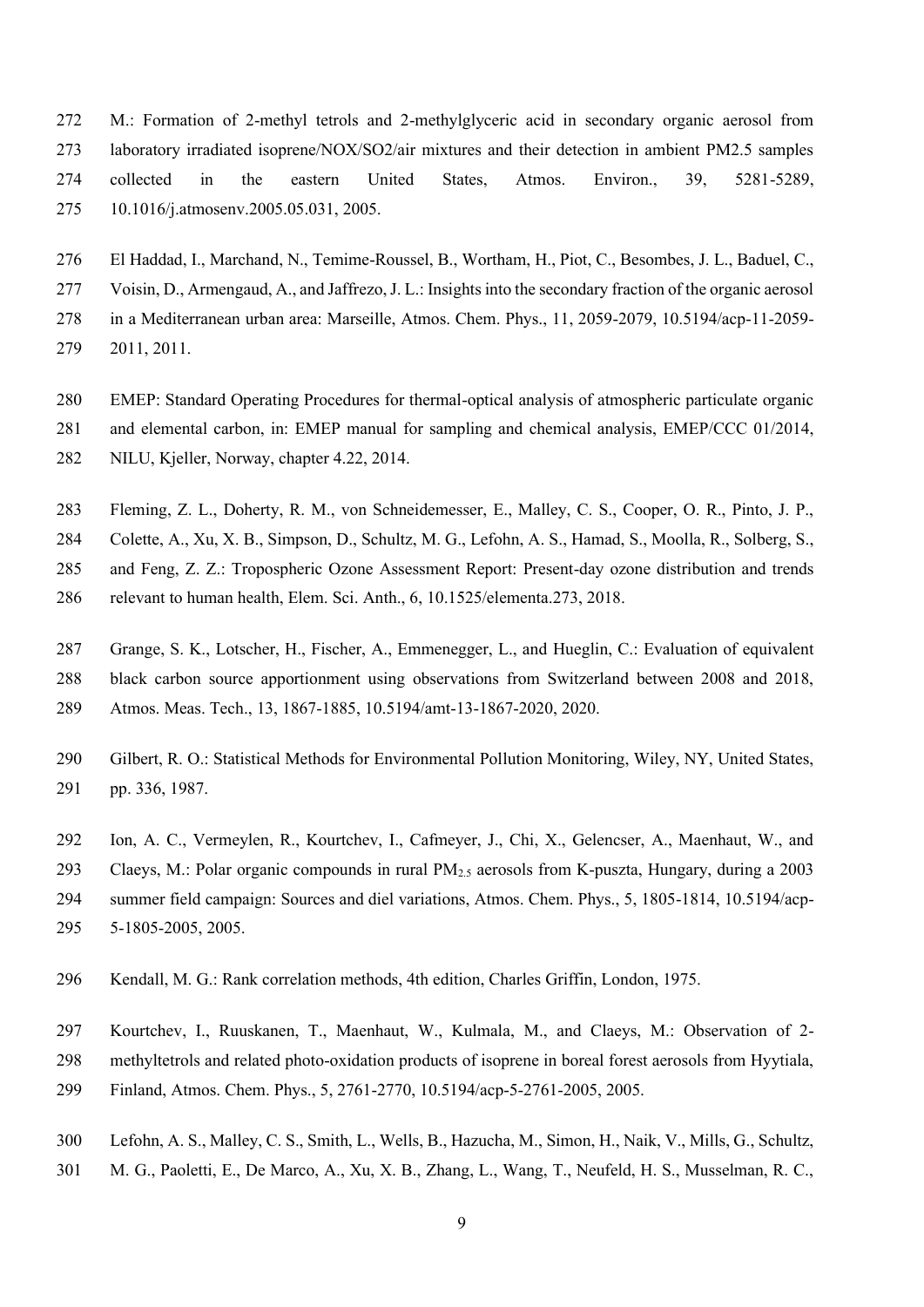- Tarasick, D., Brauer, M., Feng, Z. Z., Tang, H. Y., Kobayashi, K., Sicard, P., Solberg, S., and Gerosa,
- G.: Tropospheric ozone assessment report: Global ozone metrics for climate change, human health, and crop/ecosystem research, Elem. Sci. Anth., 6, 10.1525/elementa.279, 2018.
- Mann, H. B.: Non-parametric tests against trend, Econometrica 13:163-171, 1945.
- Masiol, M., Squizzato, S., Rich, D. Q., and Hopke, P. K.: Long-term trends (2005-2016) of source apportioned PM2.5 across New York State, Atmos. Environ., 201, 110-120, 10.1016/j.atmosenv.2018.12.038, 2019.
- McDow, S. R. and Huntzicker, J. J.: Vapor adsorption artifact in the sampling of organic aerosol: face velocity effects, Atmos. Environ., 24A, 2563–2571, 10.1016/0960-1686(90)90134-9, 1990.
- Norris, G., Duvall, R., Brown, S., and Bai, S.: EPA Positive Matrix Factorization (PMF) 5.0 Fundamentals and User Guide, U.S. Environmental Protection Agency, Washington, DC, 20460 (i-124, EPA/600/R-14/108, April), 2014.
- Paatero, P. and Tapper, U.: Positive Matrix Factorization A nonnegative factor model with optimal utilization of error-estimates of data values. Environmetrics, 5, 111-126, DOI: 10.1002/env.3170050203, 1994.
- Panteliadis, P., Hafkenscheid, T., Cary, B., Diapouli, E., Fischer, A., Favez, O., Quincey, P., Viana, M.,
- Hitzenberger, R., Vecchi, R., Saraga, D., Sciare, J., Jaffrezo, J. L., John, A., Schwarz, J., Giannoni, M.,
- Novak, J., Karanasiou, A., Fermo, P., and Maenhaut, W.: ECOC comparison exercise with identical
- thermal protocols after temperature offset correction instrument diagnostics by in-depth evaluation of
- operational parameters, Atmos. Meas. Tech., 8, 779-792, 10.5194/amt-8-779-2015, 2015.
- Pio, C. A., Legrand, M., Oliveira, T., Afonso, J., Santos, C., Caseiro, A., Fialho, P., Barata, F., Puxbaum, H., Sanchez-Ochoa, A., Kasper-Giebl, A., Gelencser, A., Preunkert, S., and Schock, M.: Climatology of aerosol composition (organic versus inorganic) at nonurban sites on a west-east transect across
- Europe, J. Geophys. Res.-Atmos., 112, 10.1029/2006jd008038, 2007.
- Polissar, A. V., Hopke, P. K., and Paatero, P.: Atmospheric aerosol over Alaska 2. Elemental composition and sources, J. Geophys. Res.-Atmos., 103, 19045-19057, 10.1029/98jd01212, 1998.
- Sandradewi, J., Prevot, A. S. H., Szidat, S., Perron, N., Alfarra, M. R., Lanz, V. A., Weingartner, E.,
- and Baltensperger, U.: Using aerosol light absorption measurements for the quantitative determination
- of wood burning and traffic emission contributions to particulate matter, Environ. Sci. Technol., 42,
- 3316-3323, 10.1021/es702253m, 2008.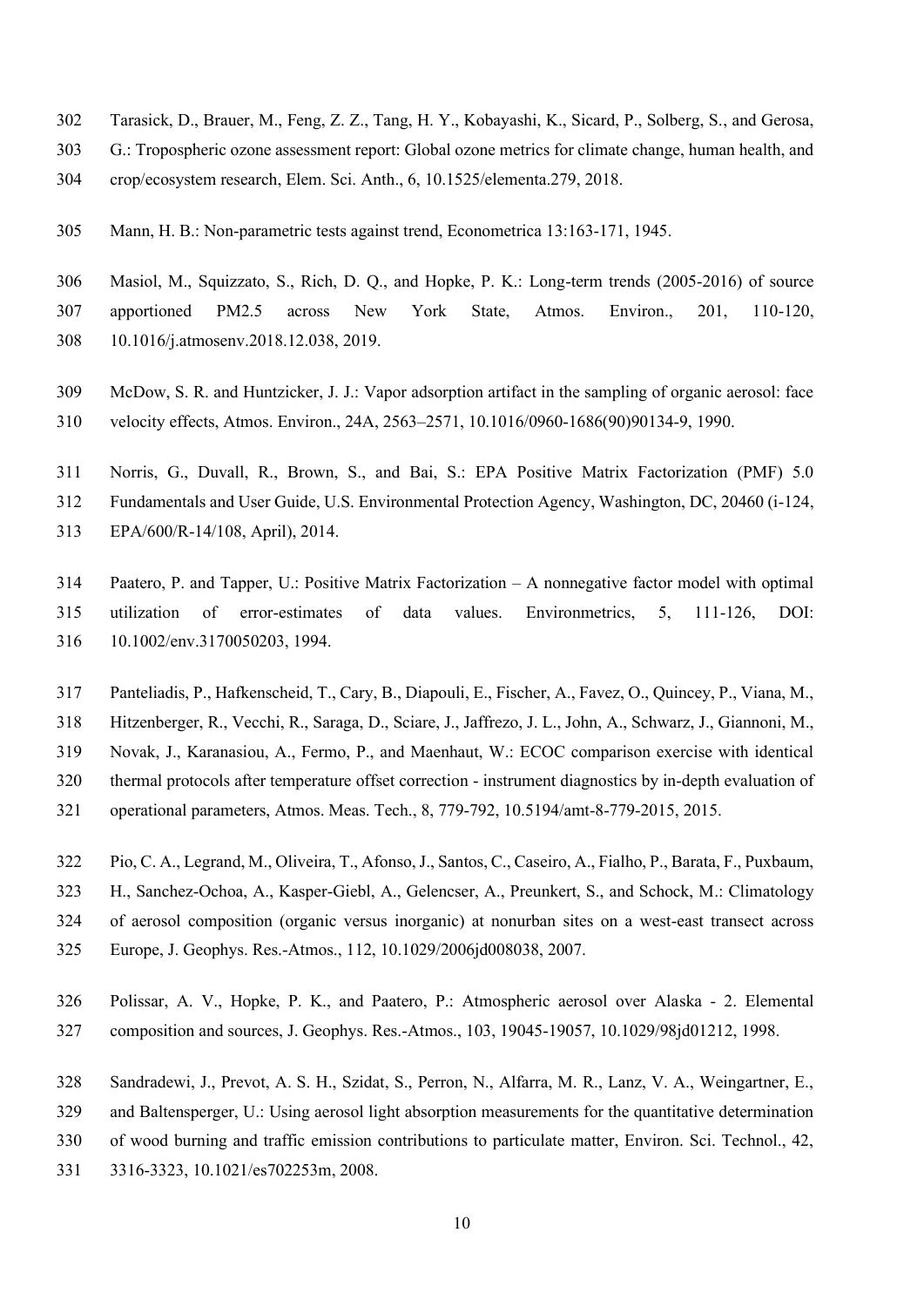- 
- Sen, P. K.: Estimates of the regression coefficient based on Kendall's Tau. J. Am., Stat. Assoc. 63 (324), 1379–1389, [https://doi.org/10.2307/2285891,](https://doi.org/10.2307/2285891) 1968.
- Springston, S. R. and Sedlacek, A. J.: Noise characteristics of an instrumental particle absorbance technique, Aerosol Sci. and Techn.., 41, 1110-1116, 10.1080/02786820701777457, 2007.
- Subramanian, R., Khlystov, A. Y., Cabada, J. C., and Robinson, A. L.: Positive and negative artifacts in
- particulate organic carbon measurements with denuded and undenuded sampler configurations, Aerosol
- Sci. Techn., 38, 27-48, 10.1080/02786820390229354, 2004.
- Theil, H.: A rank-invariant method of linear and polynomial regression analysis. Proc. R. Netherlands,
- Acad. Sci. 53, 386–392, https://doi.org/10.1007/978-94-011-2546-8\_20, 1950.
- Theobald, M. R., Vivanco, M. G., Aas, W., Andersson, C., Ciarelli, G., Couvidat, F., Cuvelier, K.,
- Manders, A., Mircea, M., Pay, M. T., Tsyro, S., Adani, M., Bergstrom, R., Bessagnet, B., Briganti, G.,
- Cappelletti, A., D'Isidoro, M., Fagerli, H., Mar, K., Otero, N., Raffort, V., Roustan, Y., Schaap, M.,
- Wind, P., and Colette, A.: An evaluation of European nitrogen and sulfur wet deposition and their trends estimated by six chemistry transport models for the period 1990-2010, Atmos. Chem. Phys., 19, 379-
- 405, 10.5194/acp-19-379-2019, 2019.
- Torseth, K., Aas, W., Breivik, K., Fjaeraa, A. M., Fiebig, M., Hjellbrekke, A. G., Myhre, C. L., Solberg,
- S., and Yttri, K. E.: Introduction to the European Monitoring and Evaluation Programme (EMEP) and
- observed atmospheric composition change during 1972-2009, Atmos. Chem. Phys., 12, 5447-5481,
- 10.5194/acp-12-5447-2012, 2012.
- Turpin, B. J., Huntzicker, J. J., and Hering, S. V.: Investigation of organic aerosol sampling artifacts in the Los-Angeles basin, Atmos. Environ., 28, 3061-3071, 10.1016/1352-2310(94)00133-6, 1994.
- Wallen, A., Liden, G., and Hansson, H. C.: Measured Elemental Carbon by Thermo-Optical Transmittance Analysis in Water-Soluble Extracts from Diesel Exhaust, Woodsmoke, and Ambient Particulate Samples, J. Occup. Environ. Hyg., 7, 35-45, 10.1080/15459620903368859, 2010.
- Yang, H. and Yu, J. Z.: Uncertainties in charring correction in the analysis of elemental and organic carbon in atmospheric particles by thermal/optical methods, Environ. Sci. Technol., 36, 5199-5204,
- 10.1021/es025672z, 2002.
- Yttri, K. E., Dye, C., and Kiss, G.: Ambient aerosol concentrations of sugars and sugar-alcohols at four
- different sites in Norway, Atmos. Chem. Phys., 7, 4267-4279, 2007b.